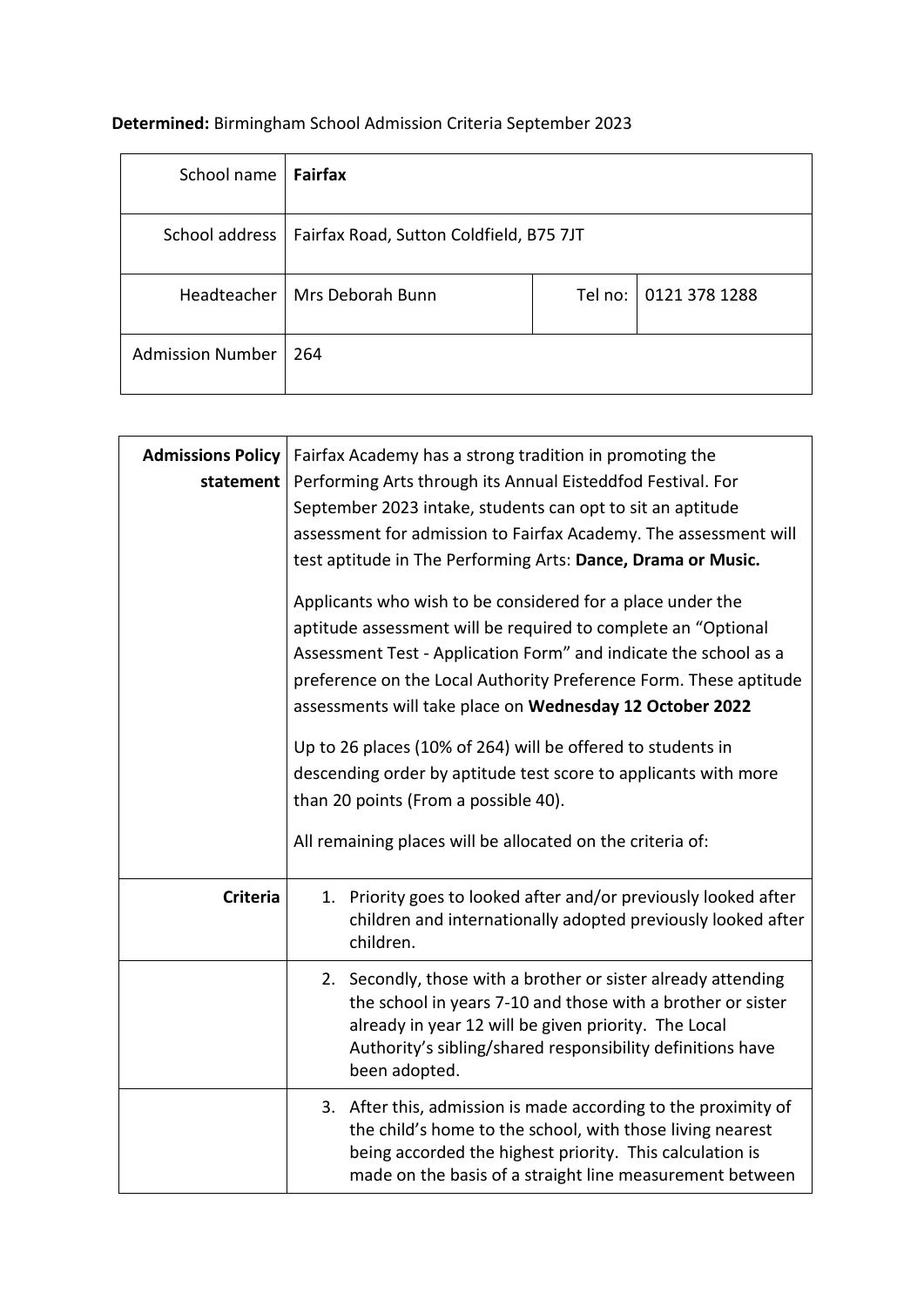|                                                                 | the house and the school, using the main entrance as a<br>starting point. The Local Authority uses a computerised<br>system, which measures all distances in metres. Ordnance<br>Survey supply the co-ordinates that are used to plot an<br>applicant's home address and the address of the school.<br>The measurements will be to the front gate of the school.<br>The Local Authority's use of 'final qualifier' will be adopted.                                                                                                                                                                                                                                                                                                                                                                                                                      |
|-----------------------------------------------------------------|----------------------------------------------------------------------------------------------------------------------------------------------------------------------------------------------------------------------------------------------------------------------------------------------------------------------------------------------------------------------------------------------------------------------------------------------------------------------------------------------------------------------------------------------------------------------------------------------------------------------------------------------------------------------------------------------------------------------------------------------------------------------------------------------------------------------------------------------------------|
| <b>Notes</b>                                                    | The allocation of places will be made upon the information<br>provided on the application form. Any inaccuracy in this<br>information could result in an offer of a place being withdrawn at a<br>subsequent date.                                                                                                                                                                                                                                                                                                                                                                                                                                                                                                                                                                                                                                       |
|                                                                 | Where a child has been successful for a place via the aptitude test<br>criterion, they will be allocated a place on this criterion. If a child is<br>unsuccessful for the aptitude test criterion but also meets any of<br>the standard oversubscription criteria, the child will be allocated a<br>place based on the standard oversubscription criteria.                                                                                                                                                                                                                                                                                                                                                                                                                                                                                               |
| Children with a<br>statement of<br>special educational<br>needs | Any child with a statement of special educational needs/Education<br>Health Care Plan is required to be admitted to the academy that is<br>named in the statement/plan. This gives such children overall<br>priority for admission to the named academy. This is not an<br>oversubscription criterion.                                                                                                                                                                                                                                                                                                                                                                                                                                                                                                                                                   |
| previously looked<br>after children                             | Looked after or $ A $ looked after child' or a child who was previously looked after but<br>immediately after being looked after became subject to an<br>adoption, child arrangement order, or special guardianship order. A<br>looked after child is a child who is (a) in the care of a local<br>authority, or (b) being provided with accommodation by a local<br>authority in the exercise of their social services functions (see the<br>definition in Section 22(1) of the Children Act 1989). In the case of<br>previously looked after children, admission authorities may request<br>a copy of the Adoption Order, Child Arrangement Order or Special<br>Guardianship order and a letter from the local authority that last<br>looked after the child confirming that he or she was looked after<br>immediately prior to that order being made. |
| <b>Waiting list</b>                                             | Following the offer of places, a waiting list will be kept in strict<br>oversubscription criteria order until at least the end of the first                                                                                                                                                                                                                                                                                                                                                                                                                                                                                                                                                                                                                                                                                                              |